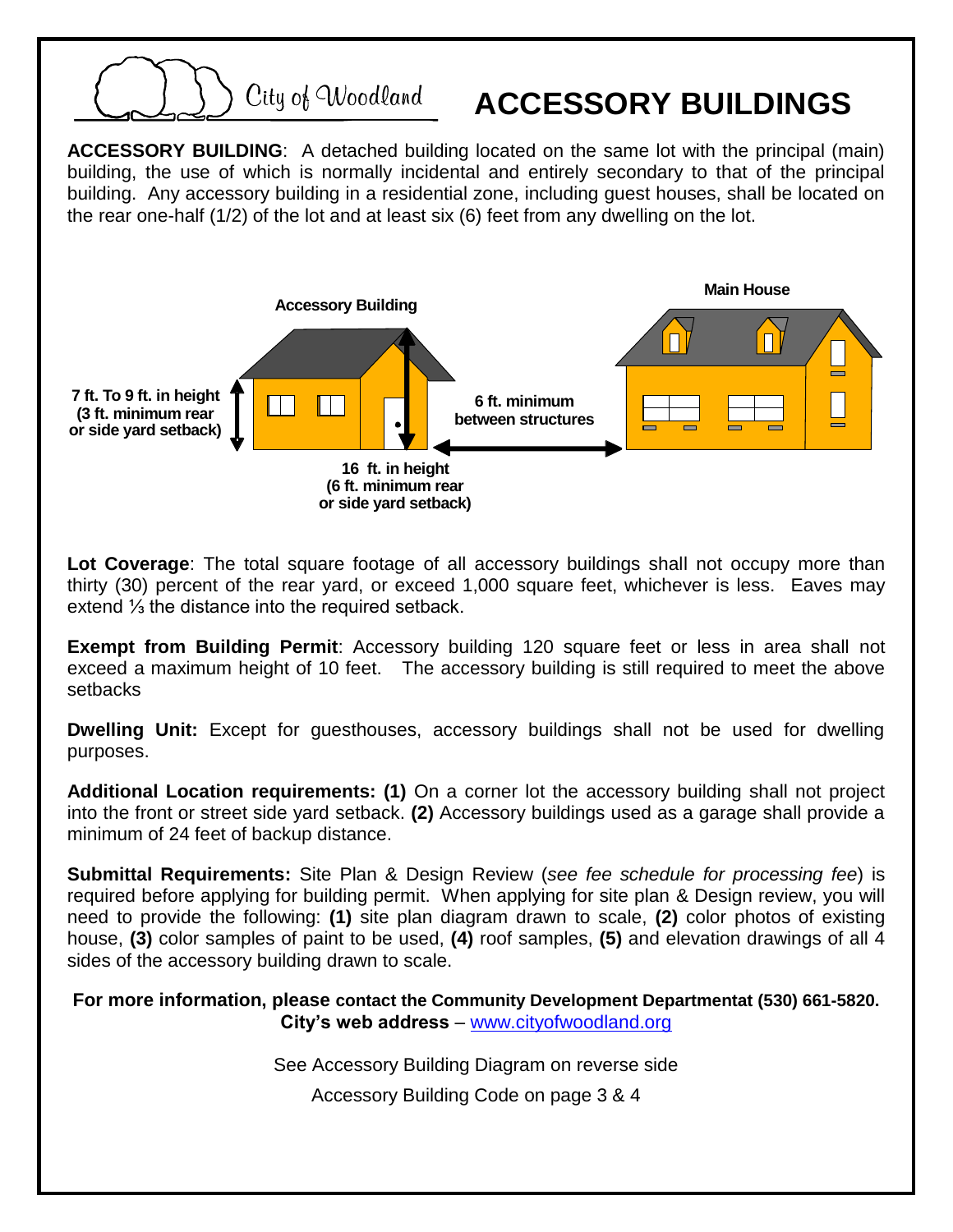## **SEC. 25-21-10 ACCESSORY BUILDINGS AND USES**

- A. Accessory buildings shall meet the following requirements:
	- 1. Any accessory building shall be erected detached from the main building.
	- 2. Any accessory building in a residential zone, including guest houses, shall be located on the rear one-half (1/2) of the lot, and at least six (6) feet from any dwelling on the lot. Accessory buildings 10 feet in height or greater at the point closest to the property line shall be located not less than 15 feet from main buildings on adjoining parcels.
	- 3. Any accessory building in a non-residential zone shall be located at least six (6) feet from any building on the lot and shall conform to the building setback requirements for that zone.
	- 4. Accessory buildings in residential zones shall conform to the following setback requirements:

| IF BUILDING HEIGHT AT THE POINT<br><b>CLOSEST TO THE PROPERTY LINE IS</b>                                                                                                                                                                                                                                                                                                                                                                                                                                                   | THE MINIMUM DISTANCE FROM<br>SIDE OR REAR PROPERTY LINE IS |
|-----------------------------------------------------------------------------------------------------------------------------------------------------------------------------------------------------------------------------------------------------------------------------------------------------------------------------------------------------------------------------------------------------------------------------------------------------------------------------------------------------------------------------|------------------------------------------------------------|
| At least 7 feet but less than 9 feet                                                                                                                                                                                                                                                                                                                                                                                                                                                                                        | 3 feet                                                     |
| At least 9 feet but less than 10 feet                                                                                                                                                                                                                                                                                                                                                                                                                                                                                       | 4 feet                                                     |
| At least 10 feet but less than 11 feet                                                                                                                                                                                                                                                                                                                                                                                                                                                                                      | 5 feet                                                     |
| At least 11 feet but not more than 16 feet<br>(Maximum height).                                                                                                                                                                                                                                                                                                                                                                                                                                                             | 6 feet                                                     |
| 16 feet or greater *                                                                                                                                                                                                                                                                                                                                                                                                                                                                                                        | 7 feet                                                     |
| *One story accessory buildings may exceed 16 feet in height in order to match the<br>architectural style and roof pitch of main building. Accessory buildings however may not<br>exceed height of main building.<br>Accessory buildings in the N-P Zone and other historic neighborhoods (1940s and<br>earlier) may exceed 16 feet in height if the proposed height, number of stories and<br>architectural style are similar to and compatible with existing accessory buildings in the<br>same block or adjoining blocks. |                                                            |
| Accessory buildings 120 square feet or less in area shall not exceed a maximum height<br>of 10 feet.                                                                                                                                                                                                                                                                                                                                                                                                                        |                                                            |
| Accessory buildings adjacent to alleys shall have a minimum setback of 4 feet from the<br>alley right of way.                                                                                                                                                                                                                                                                                                                                                                                                               |                                                            |
| Accessory buildings shall be oriented and designed to minimize visual impacts on<br>adjoining properties.                                                                                                                                                                                                                                                                                                                                                                                                                   |                                                            |
| Note: Accessory buildings may not encroach into recorded utility easements.                                                                                                                                                                                                                                                                                                                                                                                                                                                 |                                                            |

- 5. On a corner lot, the accessory building shall not project beyond the front or street side yard.
- 6. The total square footage of all accessory buildings shall not occupy more than thirty (30) percent of the rear yard, or exceed 1,000 square feet, whichever is less.
- 7. Except for guesthouses, accessory buildings shall not be used for dwelling purposes.